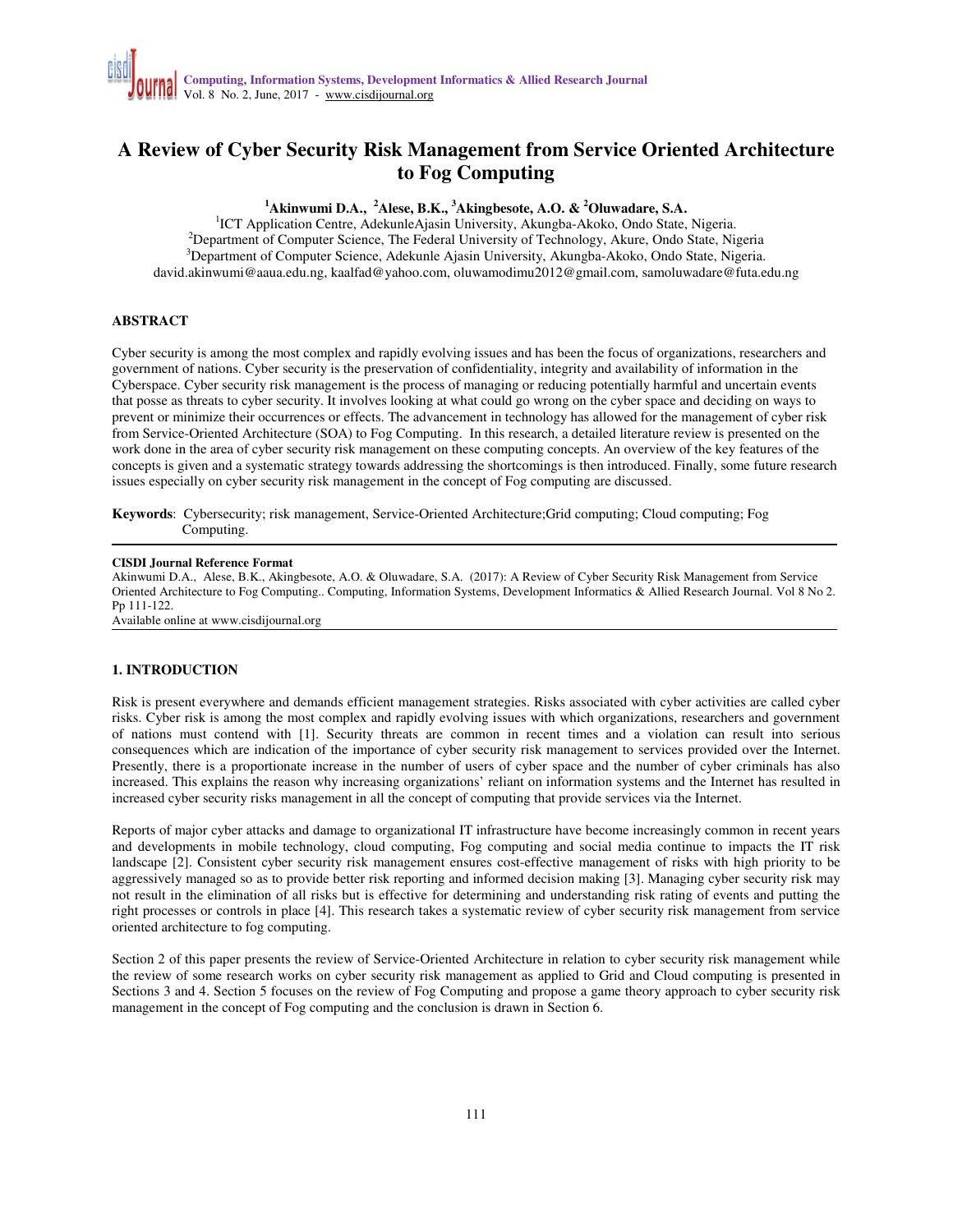## **2. SERVICE-ORIENTED ARCHITECTURE (SOA)**

In recent times most software capabilities are delivered and consumed as services through a service-based interface. There is a probability of everything becoming a service. The service is an essential publishing construct and should be adopted at the point of each significant interface. Service-Oriented Architecture (SOA) allows us to manage the usage these services. SOA can be described as something that makes use of multiple services to perform a specific task[5]. In [6]Service-Oriented Architecture is defined as a style of designing a standard and technology-based independent distributed computing paradigm and architecture where services are provided to the other components through a communication protocol over a network. The services represent reusable business functionality through standard interfaces; service consumers compose applications using those services. The goal for a SOA is a worldwide network of collaborating services[7]. The adoption of SOA is highly imperative so as to provide the deliverables of business and IT by Web Services. These benefits are delivered through the creation of a Service Oriented Environment that is based on the Services that can be published, discovered and used in a technology neutral and standard form. The policies, practices, and frameworks must ensure that the right services are provided and consumed. In addition, existence of at least minimum of two different processes must be ensured for providers and consumers.

In recent times, researchers have applied SOA to various domains to enable dynamic Web services composition in order to flexibly support business processes within and across organizations. For example,[8] proposed the concepts of Web-services based workflows, [9]matching mechanisms, and in [10] context-aware Web services is conceptualized[11][12]. presented the concepts of Web-services using WSDL-S and ontologies. These researches focuses on ubiquitous computing, mobile computing, e-Commerce, supply chain management, knowledge and document management which has bring various benefits of SOA and Web services to the limelight. In this regards, Papazoglou and Van den Heuvel [13] propose a comprehensive service life-cycle methodology for applications to enhance management practices. For example, the customer relationship management is proposed in [14].

Service-Oriented Architecture and web services implementation in the military is on the pipeline[15].This is achieved as a result of breakthrough in research through the development of models, methodologies and specifications that have help programmers to integrate application into selected SOA, including the installation of security appropriate to SOA[15]. The increasing dependence of business organization on SOA, have necessitate the need to apply a comprehensive and dynamic security strategy by organizations so as to keep abreast of the evolving security threats[16]. Security threats are common in recent times and a violation can result into serious consequences which is an indication of the importance of SOA security. [17] Propose a solution for risk management in SOA, the methodology addresses the assessment of the likelihood and the risks impact as well as profiling of information assets. In [18]the authors proposed some security standards for web services as applied to SOA and risk management. The standards include: (i) Security Assertion Markup Language (SAML) and Electronic Business using eXtensible Markup Language (ebXML), (ii) Web Services Security, XML-Signature and XML Encryption in the message layer standards. (iii) Transport Layer Security (TLS) / Security Socket Layer (SSL).

The benefits of a SOA according to[19] include:

- i. Provision of application functionality as services in order to enable the integration of existing applications, thus, improving the value of existing software assets.
- ii. redundancy in IT infrastructure can be avoided
- iii. It enhances a quick response to changes in business processes and interoperability
- iv. simple standards that define the available interfaces and structure of data that is conveyed across those interfaces
- v. platform and language-independent interfaces based on these standards, which allow applications to invoke services operating on any device supporting the SOA regardless of the hardware platform, operating system, or implementation language
- vi. clear separation of service interface from implementation, thus allowing many service upgrades to occur without impact on service users
- vii. message-oriented communication allowing distribution across a wide area
- viii. loose coupling between services, minimizing interdependencies and reusability
- ix. mechanisms for discovery of services available and for establishing connections with services

The authors in [20]argued that SOA benefits proposed in[19]is based on single or multiple case studies that range from infrastructure to operational, organizational, and strategic benefits. The authors however, opine that the findings have neither been systematically consolidated into a framework nor validated by means of a broader empirical view. Another challenge of SOA is the new threats it introduces to information security which poses new challenges for security professionals[17]. As a result of the challenges, it becomes difficult sometime for programmers to guarantee insurance services and SOA architectures. Similarly, joining the SOA architecture with protocols allowed through firewalls security can pose serious security risk[17]. While the SOA have been successfully applied in different domain, especially in the business sector, SOA demand for high computational power, high cost of maintaining the equipment and human resources is a big challenge[21],[22].These limitations led to the creation of the Grid computing.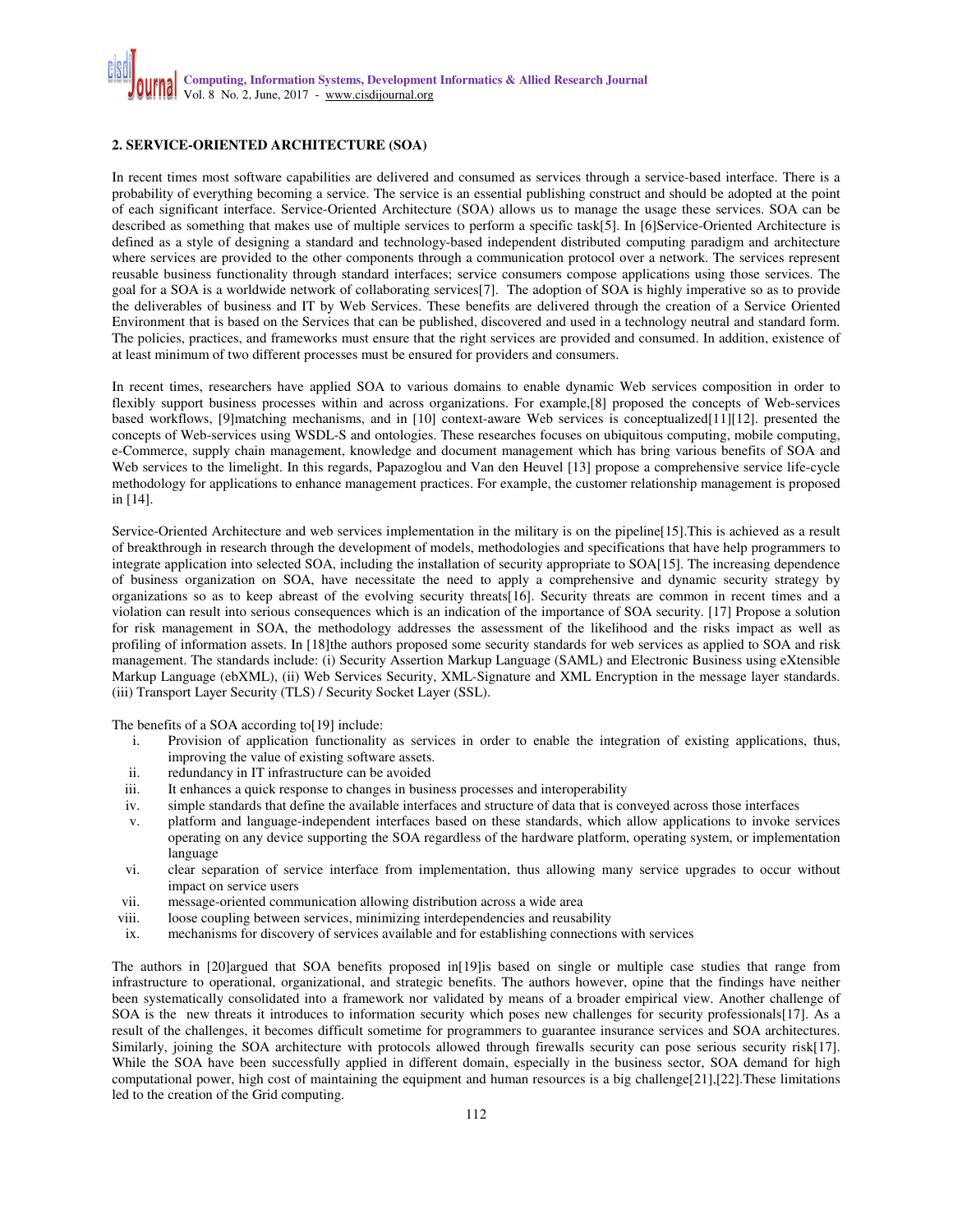### **3. GRID COMPUTING**

Various architectural enhancements exist for increasing computer network speeds and storage capacity. However, effective utilization of computing power is very low. Numerical and data intensive problems that require a variety of heterogeneous resources are not available on a single computer[23]. Grid Computing offers a solution to this challenge. Grid computing is the voluntary use of under-utilized resources available over the network, balancing out the utilization by exploiting parallelism and providing a means for solving highly intensive problems in real time.

In [24]Grid computing is defined as a distributed system with non-interactive workloads having a variety of levels of virtualization of computer resources from multiple locations to reach a common goal. The concept of Grid can be viewed as a technology that manages sharing and trust. Sharing is done through coordinated resource sharing in a virtual environment between participants with varying degrees of prior relationships and trust, while trust within a virtual environment is strictly defined by the sharing rules governed by security policies[25]. The grid virtualizes heterogeneous and geographically disperse resources is depicted in Figure1.

The conceptualization of the Grid architecture is the drawing of computational power from a distributed pool of resources by consumers seamlessly and ubiquitously[26].

According to [24] the following benefits of Grid computing has been the major motivation for using Grid:

- i. Exploiting underutilized resources
- ii. Parallel CPU capacity
- iii. Virtual resources and virtual organizations for collaboration
- iv. Access to additional resources
- v. Resource balancing<br>vi. Reliability and Man
- Reliability and Management



**Figure 1: The grid virtualizes heterogeneous and geographically disperse resources[24]** 

Grid computing have been applied into the market place, for example in [26] the Grid market place allows for the purchase of computational power by consumers through the use of middleware or a resource allocation broker. [27],[28] identified the distinguishing features of the Grid Marketplace as follows:

- i. Collaboration among members of the Grid community with the use of powerful middleware.
- ii. Integration of different heterogeneous hardware infrastructure.
- iii. The distributed paradigm and
- iv. Secure access through the use of a powerful security mechanism to grant the right delegation.

Grid markets have been viable in terms of high performance[29],[30]. However, lack of a distributed and robust resource allocation mechanism, inability to provide a good accounting mechanism and inability of the architecture to fully cope with the business world has been some of the major challenges of Grid markets [31],[32],[33].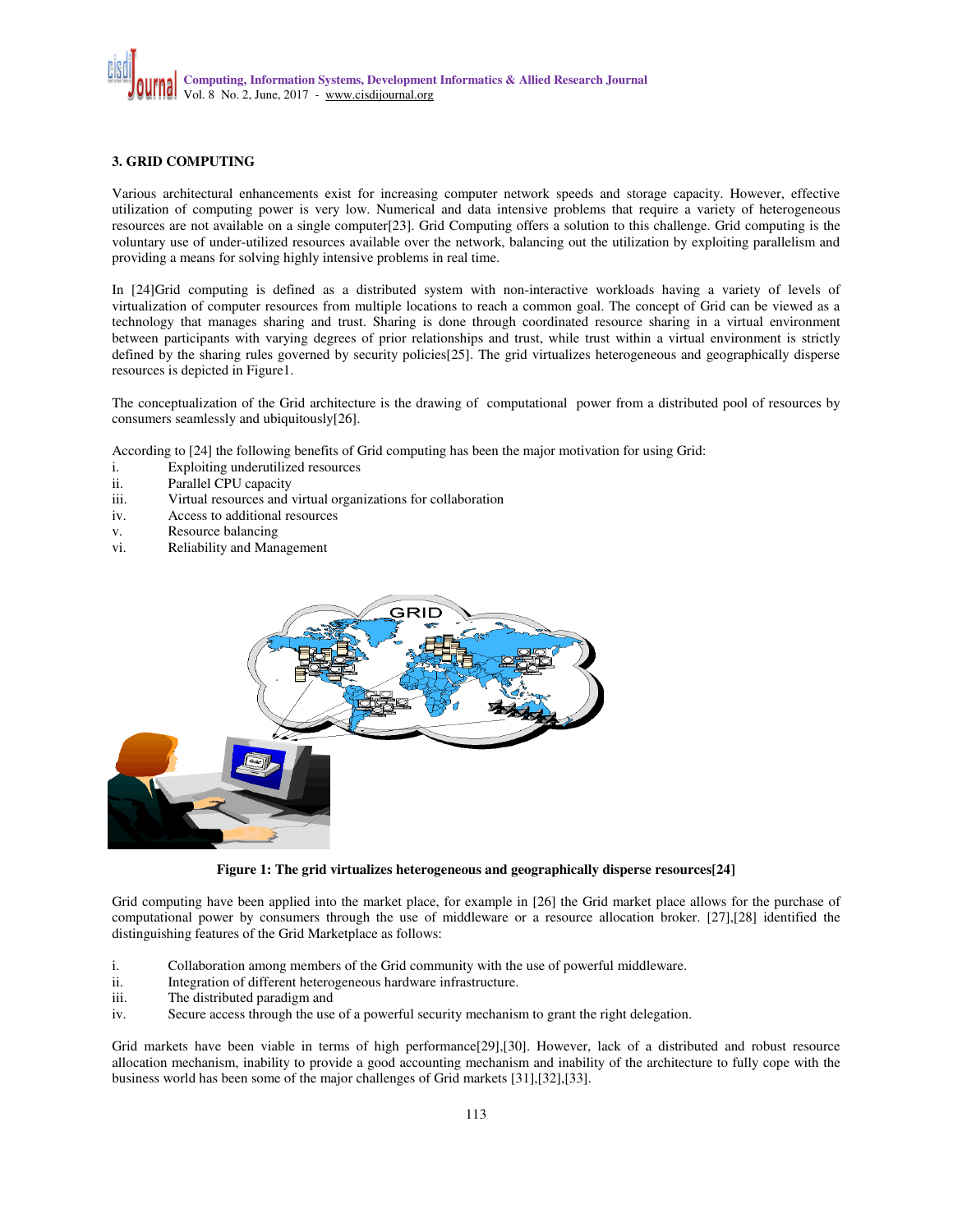In[34]a framework for enabling autonomic application management in Grids is introduced to address the constant growth and increasing scale complexity of dynamic and heterogeneous components in computational Grids. In this regards, a good number of Grid systems have been proposed[34], for example is the Aneka Federation system [35], a Grid application development and execution environment called Askalon[36], AutoMate [34],Condor-G [37] which combines the inter-domain resource management protocols of the Globus Toolkit and the intra-domain resource and job management mechanisms of Condor. Other Grid systems includes; Grid bus Workflow Management System (GWMS) [38]that helps users to execute their workflow applications on Grids, Nimrod/G [39]is a Grid middleware environment for building and managing large computational experiments over distributed resources, Pegasus Workflow Management System (PWMS) [40]supports large-scale data management in physics experiments, Taverna [41] focus to exploit Grid technology to develop high-level middleware for supporting data-intensive in silicobioinformatics experiments using distributed resources and Triana [42] which allows integration of Triana with multiple Grid services and interfaces.

The author in [25] pointed out the challenges of Grid computing and the propose some solutions as depicted in Table 1.

| <b>Grid attributes</b>     | <b>Challenges</b>                             | <b>Solution</b>                                    |
|----------------------------|-----------------------------------------------|----------------------------------------------------|
| Trust (security is built   | how to trust virtual organization members and | proxy credentials provided by a trusted parties in |
| on trusted parties         | its agents                                    | public key infrastructure                          |
| Sharing of applications    | incompatible machines and OS, need to limit   | virtualization, Grid resource allocation policies  |
| and data                   | access                                        |                                                    |
| Grid interoperability      | incompatible protocols                        | XML-based protocols and open standards             |
| Reliability and            | Grid-based systems can be brittle             | two-phase commit, transaction-based protocols      |
| robustness                 |                                               |                                                    |
| Ouality of service $(OoS)$ | need end-to-end resource management,          | budgeting of cycles, bandwidth, and storage        |
|                            | transactions                                  | capacity                                           |

#### **Table 1: Challenges of Grid Computing and Solutions**[25]

Considering the several areas where Grid computing have been applied, it is could be observed that Grid computing cannot achieve more without additional hardware or resources, Grid computing cannot introduce parallelism in applications and it also requires configuration rather than mere installation[23].Grid computing allows sharing resources, principally for scientific applications[43]. However, Grid computing does not heavily use virtualization, as a result, users have less control and the Grid system is less flexible and more complex. This challenges led to the emergence of the Cloud computing.

#### **4. CLOUD COMPUTING**

The implementation of virtualization technology by cloud computing to attain the goal of providing computing resources as a utility has been a distinguishing factor for the cloud paradigm [44].In 2009, NIST defines Cloud computing as "a model for enabling convenient, on-demand network access to a shared pool of configurable computing resources (e.g., networks, servers, storage, applications, and services) that can be rapidly provisioned and released with minimal management effort or service provider interaction"[43]. Cloud computing can be categorized based on delivery and deployment models as depicted in Figure 2.Cloud computing consist of three layers; the lowest layer that provides basic infrastructure support service is Infrastructure as a Service (IaaS*),* the middle layer is Platform as a Service (PaaS*)* that provides platform oriented services and environment for hosting user's applications. The topmost layer is Software as a Service *(*SaaS*)* that provides a complete

application offered as service on demand [45],[46],[47].Depending upon the customers' requirements any of these cloud service models can be deployed [46]as (1.) Public Cloud which is managed by a third party service provider to provide a cloud infrastructure to many customers.(2.) Private Cloud is managed either by the organization itself or third party service provider to provide a cloud infrastructure to a specific customer using the concept of virtualization.(3.) Community cloud is managed by several organizations or a third party to provide shared infrastructure and (4.) Hybrid Cloud composed of two or more cloud deployment models linked in a way that data transfer takes place between them without affecting each other.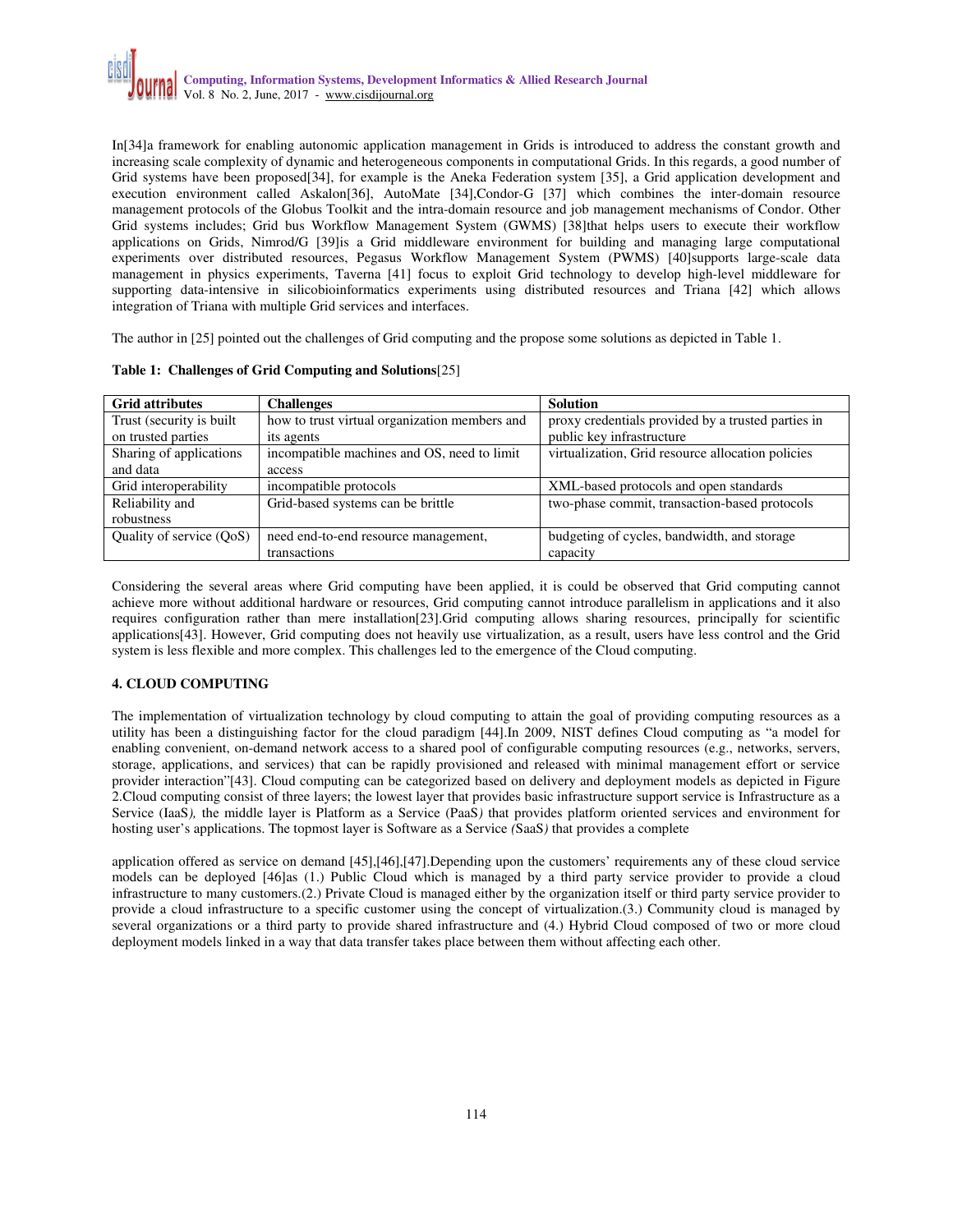



**Figure 2: Cloud computing categorized** [44]

The benefits of Cloud Computing

- i. No up-front investment: pay as you go, utility-based pricing
- ii. Lowering operating cost: easy to rapidly add and remove resources, no need to dimension for peak load
- iii. Elastic: highly scalable
- iv. Easy to access: often web-based (for SaaS, and management for I/PaaS)
- v. Reduce risks and contracts out expertise: lower staff training/Hardware maintenance costs vi. computing resources are pooled together by service providers to help their numerous
- computing resources are pooled together by service providers to help their numerous customers and dynamically allocate or reallocated the resources according to customer demand [44].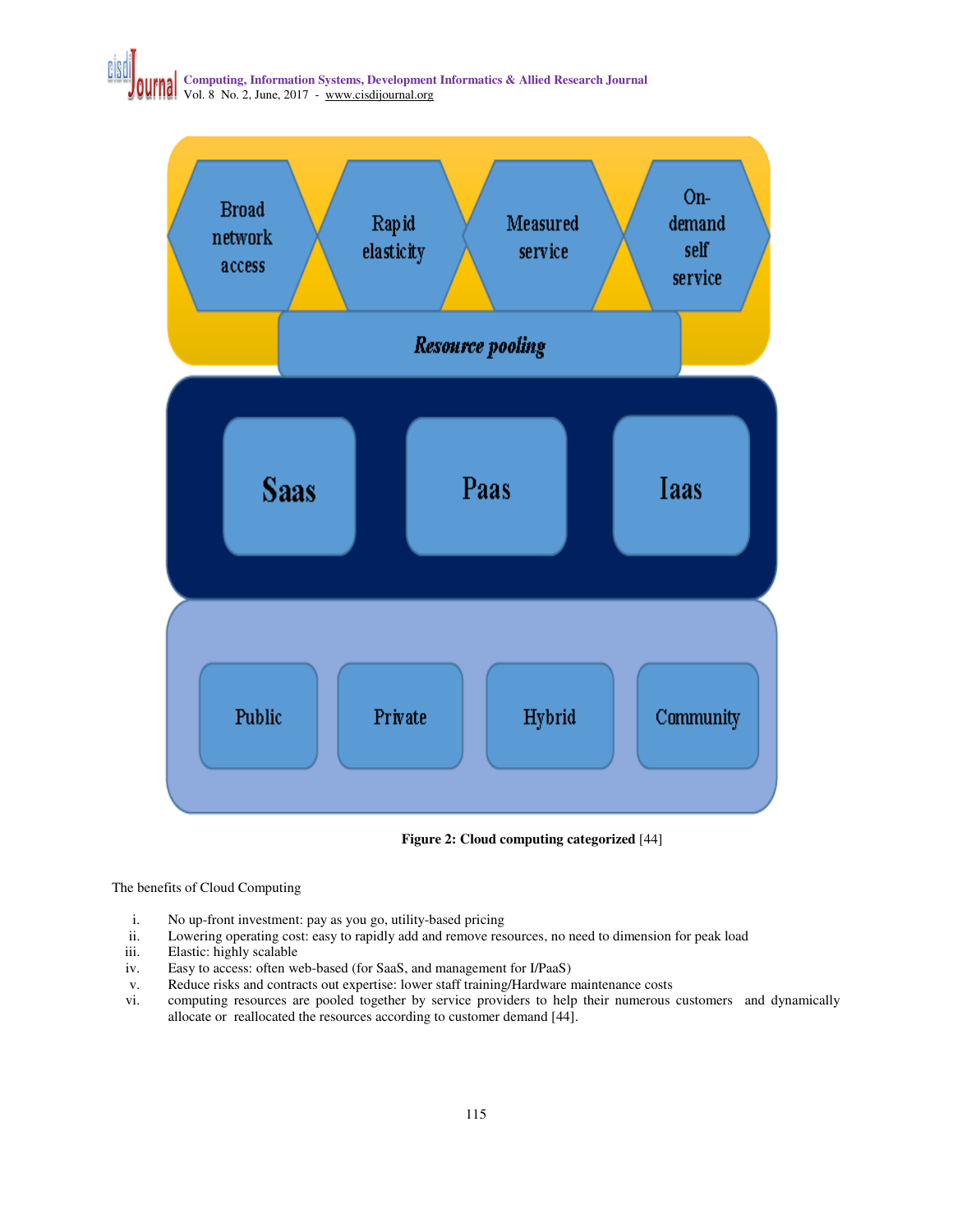Cloud computing poses some challenges to both the users and cloud providers, for example, the issue of standards for cloud services especially PaaS, monitoring, security and systemic risks are users challenge while automatic scaling, VM migration and Server consolidation are providers challenge [43]. IaaS, PaaS, and SaaS models have different impact on application security [48]. In this regards, despite the tremendous business and technical advantages of cloud computing, security issue has been a major challenge<sup>[49]</sup>. The security issues identified in [50] are:

- i. Outsourcing: Users may lose control of their data, hence appropriate mechanisms is required to prevent cloud providers from using customers' data in a way that has not been agreed upon in the past.
- ii. Extensibility and Shared Responsibility: There is a balance between extensibility and security responsibility for customers in different delivery models.
- iii. Virtualization: There needs to be mechanisms to ensure strong isolation, mediated sharing and communications between virtual machines. This could be done using a flexible access control system to enforce access policies that govern the control and sharing capabilities of VMs within a cloud host.
- iv. Multi-tenancy: Issues like access policies, application deployment, and data access and protection should be taken into account to provide a secure multi-tenant environment.
- v. Service Level Agreement: The main goal is to build a new layer to create a negotiation mechanism for the contract between providers and consumers of services as well as the monitoring of its fulfillment at run-time.
- vi. Heterogeneity: Different cloud providers may have different approaches to provide security and privacy mechanisms, thus generating integration challenges.

Network penetration, packet analysis session and access control faults are some of the security risks posed to the cloud computing environment[51],[52].[53],[54],[55]discussed security issues associated with the cloud computing as insufficiency in security providers, availability, attacks by other clients, and reliability issues, wrapping attack, flooding attack and the authors analyzed the possible security solutions. In[56]Denial of Service (DoS) attacks, man-in the-middle cryptographic attacks, authentication attacks and inside-job is discussed.

The authors in[57]propose Advanced Cloud Protection System (ACPS) to tackle security issues in the Cloud while [58],[59]tackle the issues by presenting a model for random computations and outsourcing data that ensure integrity, verifiability and confidentiality. [60]focused on integrity protection issues in the clouds. [61] proposed a system protecting personal information using role-base and attributed- base access control models that improve the security of the cloud and access control that guarantee the cloud availability, confidentiality and integrity.

Various authors have used different approaches to solve security issues in Cloud, for example, [62]proposed an approach of provider-compulsory deterministic execution to protect shared cloud from timing channels that is able to avoid implementation of timing. [63]developed a technique to identify application DOS attack using a new constraint-based group testing model. [64] presented several approaches to mitigate risks that arises from sharing physical infrastructure between mutually distrustful users. [65]presented data protection scheme with public auditing scheme that involves four algorithms including sig gen, key gen, gen proof, and verify proof. [66]developed an algorithm for secure third party publications of documents in the cloud.[67] proposed a method which gives access to user using elliptic curve cryptography encryption to preserve data files and to safeguards the privacy and security of data stored on cloud.

In attempt to manage cyber security risks on the cloud, SalesForce.com[68] implemented some security measures to avoid unauthorized access to its platform by sending a security code to the registered customer every-time the same account is accessed from same or different IP-address and the user needs to provide the security code at the time of logging in, in order to prove the identity of the user. In [69] a detailed analysis of various steganographic techniques and their application using different cover media is carried out. Steganography is a technique which can be used to hide confidential information within a plain text, image, audio/video files or IP datagrams in a TCP/IP network in order to secure the data-in-transit. Detecting unauthorized access in the cloud using tenant profiles is also presented in [70].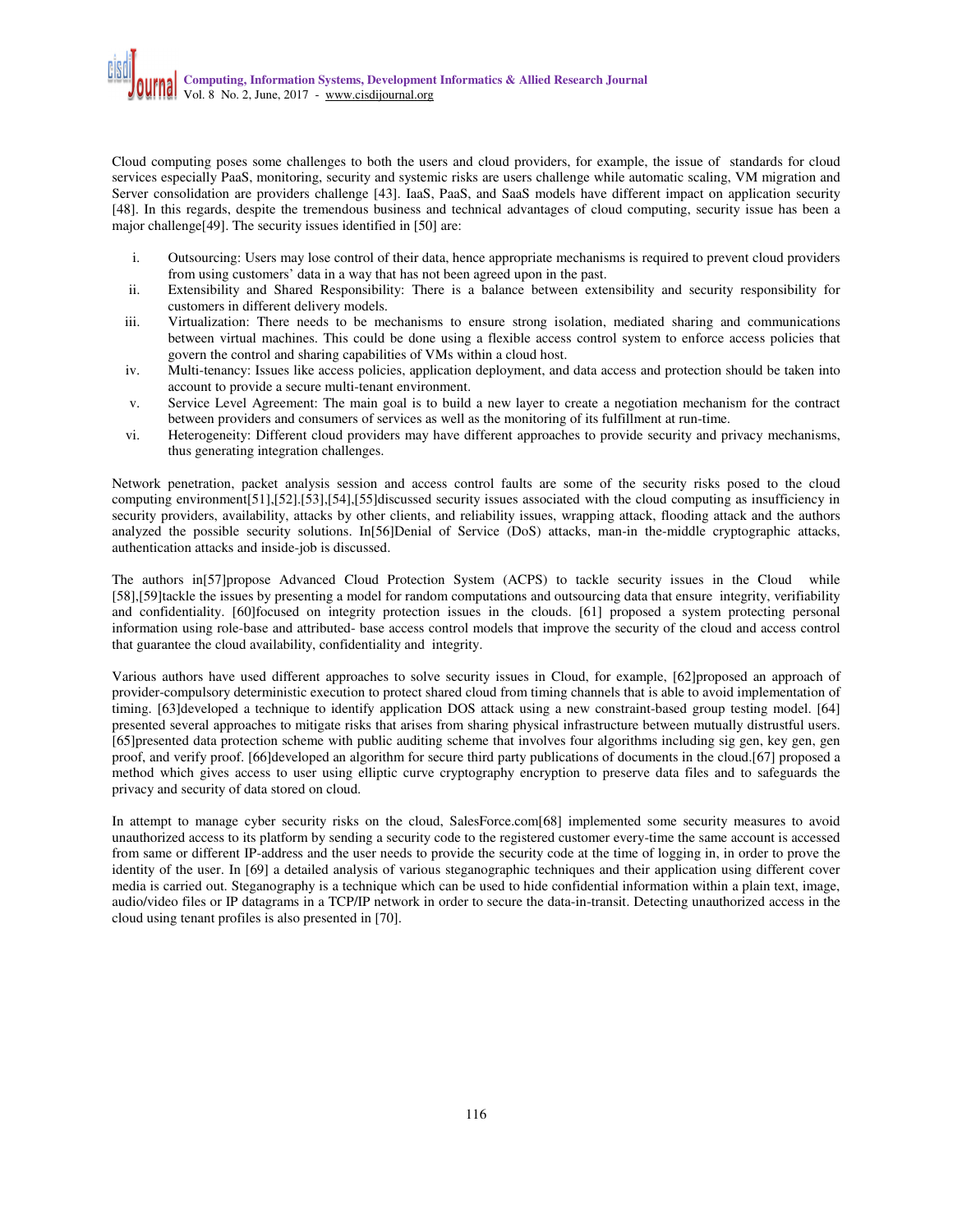Performance unpredictability has been observed as an issue in Cloud computing, for example, I/O performance [71].The research proposed a method to improve I/O performance as improve architecture and operating systems so as to efficiently virtualized interrupts and I/O channels.The authors in [71]also opined that flash memory can be used to improve I/O performance which is a type of semiconductor memory that preserves information even when powered off. Flash memory is much faster to access; it uses comparatively less energy and can sustain many more I/O operations than disks. However, the performance of the system is a factor in cloud computing, the cloud service providers may run short of capacity either by allowing access to too many virtual machines or reaching upper throughput thresholds on their Internet links because of high demand arising from the customers. This affects the system performance and also adds to the latency of the system.

Latency has been a major issue in cloud computing[72]. The factors that contributed to the latency in the cloud are (1.) encryption and decryption of the data when it moves around unreliable and public networks. (2.) data flow around different clouds (3.) congestion (4.) packet loss and (5.) windowing. Congestion adds to the latency when the traffic flow through the network is high and there are many requests that need to be executed at the same time. Windowing is a message passing technique whereby the receiver has to send a message to the sender that it has received the earlier sent packet and hence this additional traffic adds to the network latency[72],[73].

There are quite a number of unresolved issues that need to be addressed in cloud computing. For example is the Internet accessibility, the Internet has been the major factor towards the cloud computing evolution and without having the Internet access the cloud cannot offer any reasonable service. Latency, the distance from the source adds up to the longer time intervals observed in case of data transfer and other network related activities because of an increase in the number of intermediate network components. Also, applications running on mobiles in a mobile cloud computing platform should be intelligent enough to adapt to the varying network capacities and these should be accessible through different platforms without suffering any data loss. In addition, Cloud computing involves virtualization hence the need for user authentication and control across the clouds since existing solutions are not able to handle the case of multiple clouds[46].These challenges brought the emergence of Fog Computing.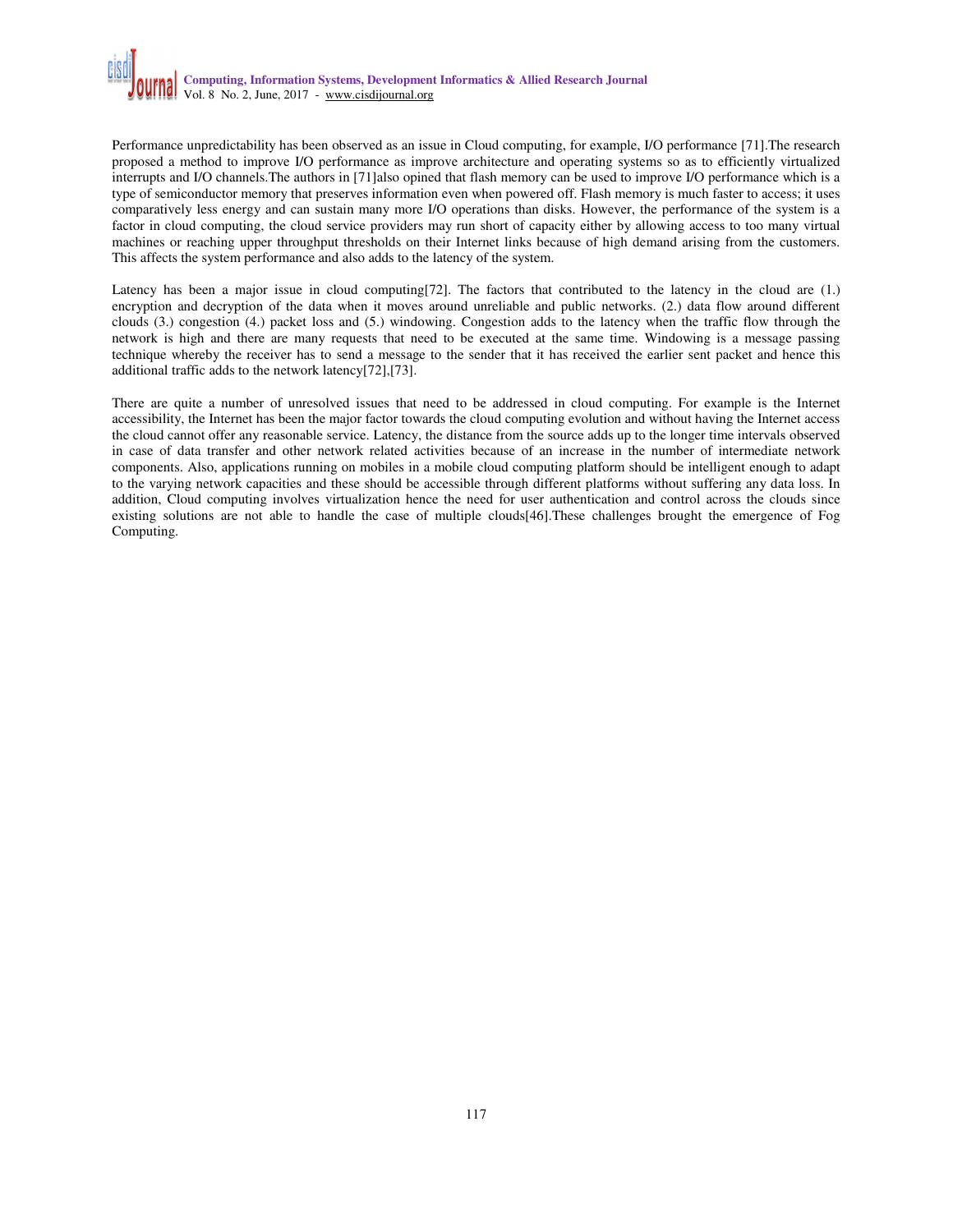# **5. FOG COMPUTING**

Cloud computing offers customers a range of computing services through the "pay-as-you-go" model by providing an efficient alternative to owning and managing private data centres [74]. Cloud computing also saved the enterprises and their end users storage resources, computation limitation and network communication cost. However, this has become a challenge for latencysensitive applications [75]. In addition, the emergence of IoT makes the current Cloud computing paradigm inefficient to satisfy customers' requirements of mobility support, location awareness and low latency[26].

Fog (Edge) computing is a promising computing paradigm that extends cloud computing to the edge of networks. In [26] Fog Computing is defined as the architecture that extends Cloud computing and services to the edge devices. Fog provides data, compute, storage, and application services to end-users in a similar way to Cloud computing but with distinct characteristics. Fog computing is an evolution of Cloud. This new evolution emanated from the era of mainframe which was then based on client– server solution that was distributive in nature. Technological advancement moves us from client-server solution (Distributive) to cloud solution (Centralized). But we are back to distributive as we move from cloud based solution to Fog based.

A typical Fog architecture [76] consist of three layers; the cloud layer, the Fog layer and the client layer as presented in Figure 3. The Fog layer extends the cloud to the edge devices. This consists of localized servers that are close to the consumers (Applications). These servers use a pro-active method to forecasts the mobile consumers' demand on information and pre-cache the most desirable contents [77]. The Fog layer serves as an intermediary between the cloud and the application layer. In this layer several Fog servers can be connected to each other using the IP core technology.

Fog computing has helped to provide solutions to cloud limitations[26] in the followings ways:

- i. Reduction in data movement across the network resulting in reduced congestion
- ii. Elimination of bottlenecks resulting from centralized computing systems
- iii. Improved security of encrypted data as it stays closer to the end user.

Basically Fog computing offer the following advantages [75]:

- i. The Fog proximity to end-users.
- ii. The dense geographical distribution and its support for mobility.
- iii. Fog provides low latency, location awareness, and improves quality-of-services (QoS) and real time applications.



**Figure 3: Fog Architecture** [76]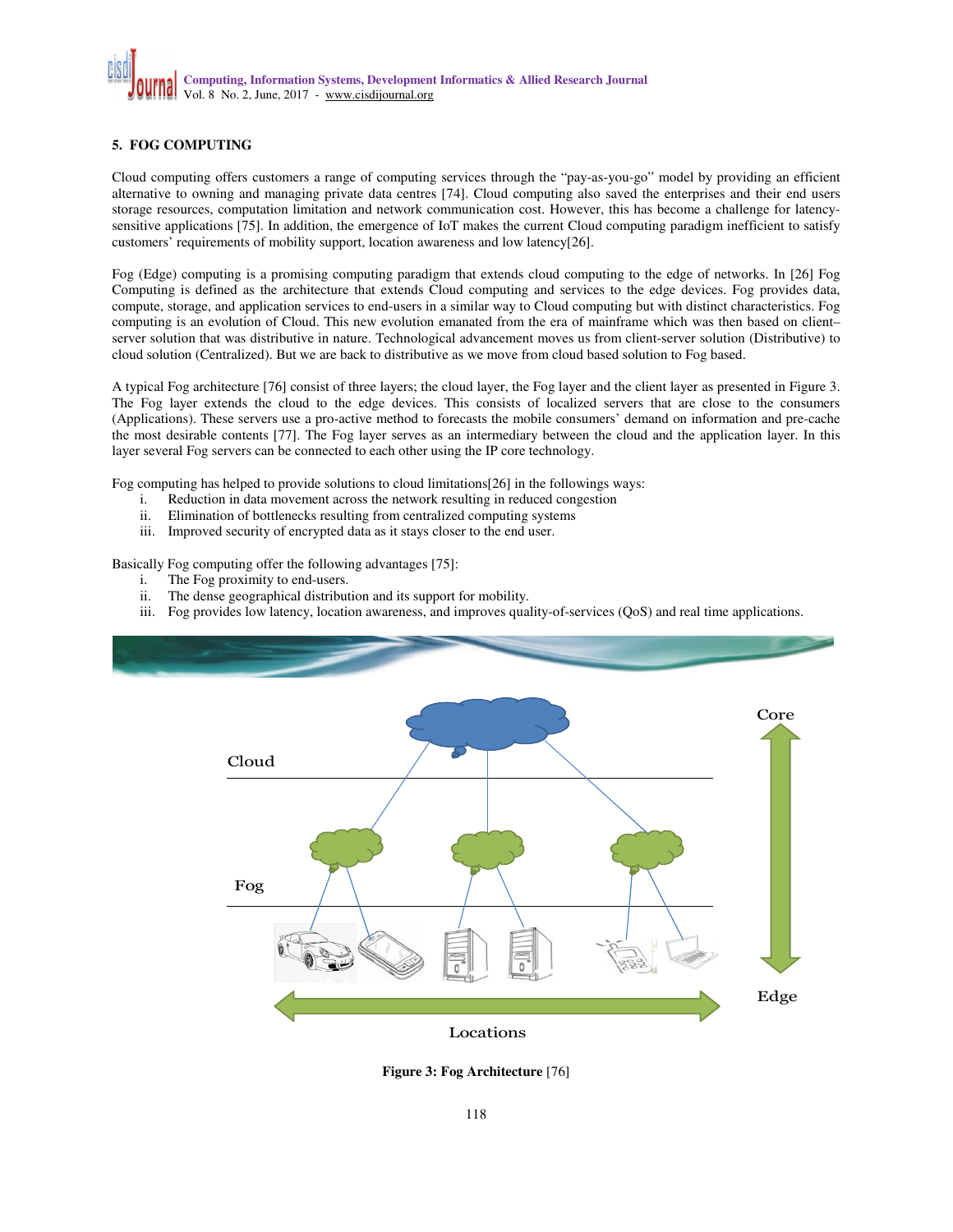Cyber security risk management solutions has been proposed in the context of Grid computing [78] and Cloud computing[76]. However, these solutions may not suit for Fog computing because Fog devices work at the edge of networks. The working surroundings of Fog devices will face with many cyber threats which do not exist in well managed Cloud. Mobility between Fog nodes, and between Fog and Cloud is an issue [76], especially in the context of cyber security risk management since Fog devices are geographically distributed over heterogeneous platforms. Hence, optimizing service mobility across platforms is still a challenge.

Authentication at different levels of gateways as well as at the edge devices is a major security issues. An attacker can either tamper with the edge devices or give false report. There are some solutions proposed by various researchers to solve authentication issue. For example, [79]presented a public key infrastructure (PKI) based solutions which involve multicast authentication. [80]proposed some authentication techniques using Diffie-Hellman key exchange while in [81]intrusion detection techniques is applied in Fog Computing. Intrusion in Grids is detected using either a signature-based method in which the patterns of behaviour are observed and checked against an already existing database of possible misbehaviors. Intrusion is also captured using an anomaly-based method in which an observed behaviour is compared with expected behavior to check if there is a deviation. The authors in [82]presented an algorithm that monitors power flow results and detects anomalies in the input values that could have been modified by attackers. The algorithm detects intrusion by using principal component analysis to separate power flow variability into regular and irregular subspaces.Another security issue in Fog computing is the Man-in-the-middle attack in which gateways serving as Fog devices is compromised or replaced by fake gateways [83].

[76] used man-in-the-middle attack as a proof of concept to expose the security issues in Fog computing. Man-in-the-middle attack is very stealthy in Fog computing because the attack consumes only a small amount of resources in Fog devices. The authors examine the memory consumption and the CPU utilization of gateway during the attack and show that if man-in-the middle attack does not greatly change the features of the communication, it is proofed to be a stealthy attack. The research also shows that man-in-the-middle attack is simple to launch but difficult to be addressed. Consequently, protecting Fog devices from compromise is a difficult task. Other unresolved issues include the estimation of specific risks arising from cyber attacks in order to prioritise effective control in the concept of Fog computing as well as the design of a competent Fog-based game-theoretic model for cyber security risk management. Most cyber security risk management techniques based on game theory have been applied to solve Computer Networks, Grid computing and Cloud computing. However, how this could be applied in the concept of Fog computing is yet to be fully discussed.

#### **6. CONCLUSION**

The review of the trends in computing paradigm and how to manage cyber security risk in each concept has been presented. The paper studied the current state of art from service oriented architecture to Fog computing. Some recent research works on cyber security risk management that are presented with focus on the motivations, objectives, methodologies and some short comings. The pros and cons of each paradigm that led to the emergence of the other computing paradigms have been examined. In view of the fact that technology changes, threats to cyber security also changes and hence, the need for continuous monitoring and managing of the cyber security is highly needed. The contribution of this paper is on some shortcomings identified in each of the technologies we have discussed in the concepts of cyber security risk. This, we hope will be of great benefits to scholar to identify some gaps for their research.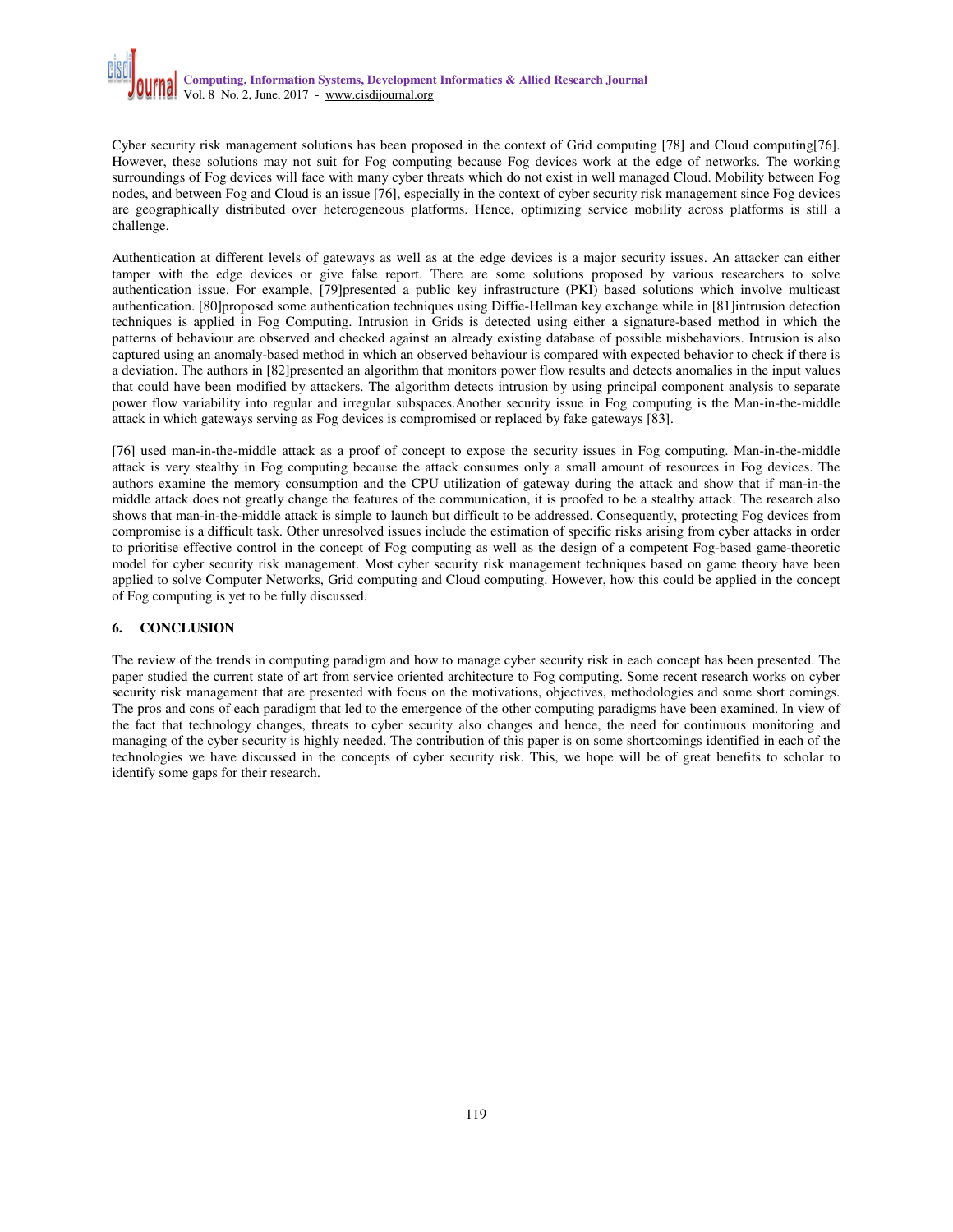#### **REFERENCES:**

- [1] O. Adeyinka, "Internet Attack Methods and Internet Security Technology," *Second Asia Int. Conf. Model. Simulation, May 2008*, vol. 13, no. 15, pp. 77–82, 2008.
- [2] L. D. Deloitte, "Audit Committee Brief," 2013.
- [3] L. Gordon, "Cyber-security management," 2014.
- [4] K. Diana, "Application Security Risk Management and the NIST Cybersecurity Framework," 2014.
- [5] D. Youseff, L; Butrico, M; Da Silva, "Toward a Unified Ontology of Cloud Computing," in *Grid Computing Environments Workshop*, 2008, pp. 1–10.
- [6] G. Lewis and D. Smith, "A Research Agenda for Service-Oriented Architecture ( SOA ): Maintenance and Evolution of Service-Oriented Systems," no. March, 2010.
- [7] D. Sprott and L. Wilkes, "Understanding Service-Oriented Architecture," no. January, 2004.
- [8] J. M. BUHLER, P.A., and VIDAL, "Towards Adaptive Workflow Enactment Using Multiagent Systems," *Inf. Technol. Manag.*, vol. 6, no. 1, pp. 61–87, 2005.
- [9] M. S. Juhnyoug, L., and Park, "Integration and Composition of Web Service-Based Business Processes," *J. Comput. Inf. Syst.*, vol. 44, no. 1, pp. 82–92, 3AD.
- [10] W. E. B. Services, "What Can Context do for Web Services?," vol. 49, no. 12, pp. 98–103.
- [11] J. Y. Sayah and L. Zhang, "On-demand business collaboration enablement with web services," vol. 40, pp. 107–127, 2005.
- [12] A. Šaša, "Ontology-Based Knowledge Management in Service-Oriented Systems," vol. 35, no. 1, pp. 105–118, 2011.
- [13] W. J. Papazoglou, M.P., and Van Den Heuvel, "Life Cycle Methodology," *Commun. ACM*, vol. 50, no. 10, pp. 79–85, 2007.
- [14] M. B. Shah, J.R., and Murtaza, "EffectiveE Customer Relationship Management Through Web Services," *J. Comput. Inf. Syst.*, vol. 46, no. 1, pp. 98–109, 2005.
- [15] R. W. M. and W. C. Lewis, "Risk Management Framework for Service-Oriented Architecture," in *IEEE International Conference on Web Services, Los Angeles, CA*, 2009, pp. 1000–1003.
- [16] I. TIPNIS, Ajay. LOMELLI, "Security a Major Imperative for a Service-Oriented Architecture.," 2009.
- [17] E. L. & P. C. da S. Monteiro, "A Risk Management Model for Service Oriented Architecture," *Int. J. Adv. Comput. Technol.*, pp. 53–61, 2009.
- [18] S. BADR, Youakin. BIENNIER, Frederique. NASSAR, Pascal. BANERJEE, "Challenges of Security Risks in Service-Oriented Architectures," 2013.
- [19] G. Lewis and L. O. Brien, "SMART : The Service-Oriented Migration and Reuse Technique," no. September, 2005.
- [20] F. A. Goetz Viering, Christine Legner, "The ( LACKING ) Business Perspective on SOA –Critical Themes in SOA Research," pp. 1–10.
- [21] and S. V. R. Buyya, C. S. Yeo, "Market-oriented cloud computing: Vision, hype, and reality for delivering IT services as computing utilities," *Proc. - 10th IEEE Int. Conf. High Perform. Comput. Commun. HPCC*, pp. 5–13, 2008.
- [22] and R. N. C. R. Buyya, R. Ranjan, "Modeling and simulation of scalable Cloud computing environments and the CloudSim toolkit: Challenges and opportunities," *Int. Conf. High Perform. Comput. Simul*, pp. 1–11, 2009.
- [23] M. Joshi, "Grid Computing," no. April, pp. 1–17, 2005.
- [24] J. Bart, M. Brown, K. Fukui, and N. Trivedi, *Introduction to Grid Computing*. 2005.
- [25] A. T. Spring, "Concepts and Architecture of Grid Computing," 2008.
- [26] A. O. Akingbesote, "Survey on The Performance Evaluation of E-Marketplaces," *Comput. Inf. Syst. Dev. Informatics Allied Res. J.*, vol. 7, no. 3, 2016.
- [27] L. . K. and T. Kiss, *Distributed and Parallel Systems*, vol. 777. Boston: Kluwer Academic Publishers, 2005.
- [28] and J. B. R. Wolski, J. S. Plank, "g-Commerce Building Computational Marketplaces for the Computational Grid," 2000.
- [29] I. F. and N. T. Karonis, "A Grid-Enabled MPI: Message Passing in Heterogeneous Distributed Computing Systems," *Proc. IEEE/ACM SC98 Conf.*, pp. 1–11, 1998.
- [30] and S. D. S. Pardeshi, C. Patil, "Grid Computing Architecture and Benefits," *Ijsrp.Org*, vol. 3, no. 8, pp. 3–6, 2013.
- [31] P. F. Grimshaw, A. S., Wulf, W. A., French, J. C., Weaver, A. C., Reynolds Jr, P. F. and Reynolds, "Legion : The Next Logical Step Toward a Nationwide Virtual Computer e pluribus unum -- one out of many Technical Report CS-94-21, University of Virginia," 1994.
- [32] and M. L. D. Thain, T. Tannenbaum, "Distributed computing in practice: The Condor experience," *Concurr. Comput. Pr. Exp.*, vol. 17, no. 2–4, pp. 323–356, 2005.
- [33] K. N. and R. Buyya, "Enterprise grid computing: State-of-the-art TGrid Computing and Distributed Systems Laboratory, The University of Melbourne," 2005.
- [34] M. Rahman, R. Ranjan, R. Buyya, and B. Benatallah, "A taxonomy and survey on autonomic management of applications in grid computing environments," no. May, pp. 1990–2019, 2011.
- [35] B. R. Ranjan R, *Decentralized overlay for federation of enterprise clouds*, Li K (ed.). Hershey, PA, U.S.A.: IGI Global, 2009.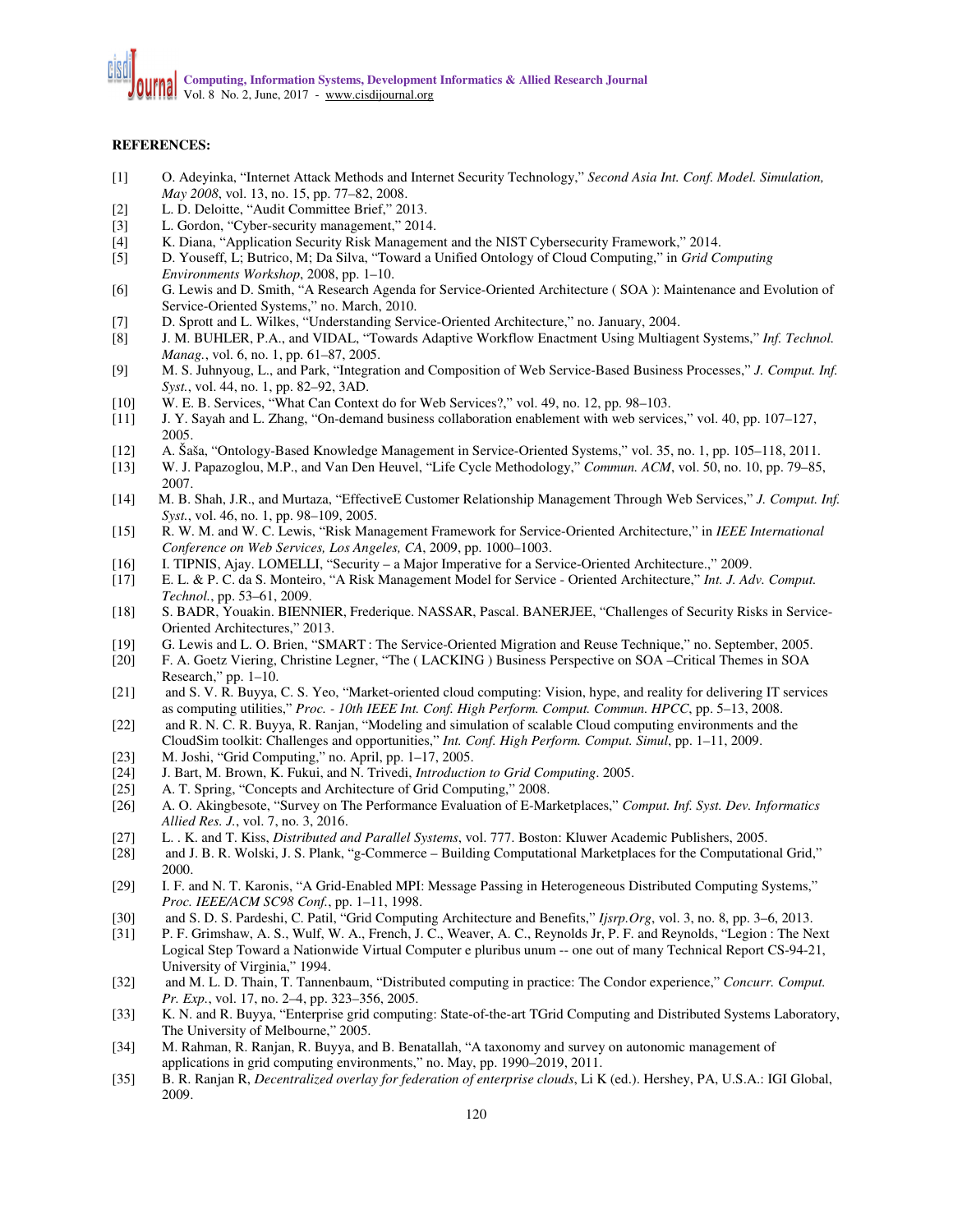# **Computing, Information Systems, Development Informatics & Allied Research Journal**  Vol. 8 No. 2, June, 2017 - www.cisdijournal.org

- [36] A. T.F., "A tool set for cluster and grid computing," *Concurr. Comput. Pract. Exp.*, vol. 17, no. 2–4, pp. 143–169, 2005.
- [37] T. S. Frey J, Tannenbaum T, Livny M, Foster I, "Condor-G: a computation management agent for multiinstitutional grids," *Tenth IEEE Int. Symp. High Perform. Distrib. Comput. U.S.A.*, 2001.
- [38] B. R. Yu J, "Gridbus Workflow Enactment Engine, Grid Computing: Infrastructure, Service, and Applications," C. J. (eds). Wang L, Jie W, Ed. U.S.A.: CRC Press, 2009.
- [39] G. J. Buyya R, Abramson D, "Nimrod/g: An architecture for a resource management and scheduling system in a global computational grid," in *Proceedings of 4th International Conference on High Performance Computing in Asia–Pacific Region (HPC Asia 2000)*, 2000.
- [40] L. A. Deelman E, Singh G, Su M, Blythe J, Gil A, Kesselman C, Mehta G, Vahi K, Berriman GB, Good J and K. D. Jacob JC, "Pegasus: A framework for mapping complex scientific workflows onto distributed systems," *Sci. Program.*, vol. 13, no. 2, pp. 219–237, 2005.
- [41] W. A. Oinn T, Addis M, Ferris J, Marvin D, Senger M, Greenwood M, Carver T, Glover K, Pocock M and L. P, "Taverna: A tool for the composition and enactment of bioinformatics workflows," *Bioinformatics*, vol. 20, no. 17, pp. 3045–3054, 2004.
- [42] W. I. Taylor I, Shields M, "Resource management of triana p2p services," *Grid Resour. Manag. Wiley-InterScience Netherlands*, 2003.
- [43] F. Taïani, "Cloud Computing," vol. 1, no. May, pp. 7–18, 2010.
- [44] Y. Abdul, A. S. Aldeen, M. Salleh, and M. Abdur, "State of the art Survey on Security Issues in the Cloud Computing Architecture Approahes," vol. 75, no. 1, 2015.
- [45] L. Lo Meiko Jensen, Jorg Schwenk, Nils Gruschka and Iacon, "On technical Security Issues in Cloud Computing," in *Proc. of IEEE International Conference on Cloud Computing (CLOUD-II, 2009)*, 2009, pp. 109–116.
- [46] R. Bhadauria, "Survey on Security Issues in Cloud Computing and Associated Mitigation Techniques," vol. 47, no. 18, pp. 47–66, 2012.
- [47] I. L. B.P. Rimal, Choi Eunmi, "A Taxonomy and Survey of Cloud Computing Systems," in *Intl. Joint Conference on INC, IMS and IDC*, 2009, pp. 44–51.
- [48] H. John, "Security Guidance for Critical Areas of Focus in Cloud Computing," 2009.
- [49] F. Gens, "IT Cloud Services User Survey, part 2: Top Benefits and Challenges," 2008.
- [50] F. Shahzad, "State-of-the-art Survey on Cloud Computing Security Challenges , Approaches and Solutions State-of-theart Survey on Cloud Computing Security Challenges , Approaches and Solutions," *Procedia - Procedia Comput. Sci.*, vol. 37, no. September, pp. 357–362, 2014.
- [51] V. Subashini, S., & Kavitha, "A survey on security issues in service delivery models of cloud computing," *J. Netw. Comput. Appl.*, vol. 34, no. 1, pp. 1–11, 2011.
- [52] & D. Kulkarni, G., Gambhir, J., Patil, T. and A., "A security aspects in cloud computing.," *IEEE Int. Conf. Comput. Sci. Autom. Eng.*, pp. 547–550, 2012.
- [53] S. Chhikara, "Analyzing Security Solutions in Cloud Computing," vol. 68, no. 25, pp. 17–21, 2013.
- [54] K. A. Challa, "Cloud Computing Security Issues with Possible Solutions," pp. 340–344, 2012.
- [55] V. Nirmala, "Data Confidentiallity and Integrity Veriffication using User Autthenticator scheme in cloud," 2013.
- [56] B. Seunghwan, J., Gelogo, Y. E., & Park, "Next Generation Cloud Computing Issues and Solutions," vol. 5, no. 1, pp. 63–70, 2012.
- [57] R. Lombardi, F., & Di Pietro, "Secure virtualization for cloud computing," *J. Netw. Comput. Appl.*, vol. 34, no. 4, pp. 1113–1122, 2011.
- [58] & Sadeghi, A., Schneider, T., Winandy, M. and G. Horst, "Token-Based Cloud Computing," vol. 2, pp. 417–429, 2010.
- [59] D. Zissis, D., & Lekkas, "Addressing cloud computing security issues.," *Futur. Gener. Comput. Syst.*, vol. 28, no. 3, pp. 583–592, 2012.
- [60] P. A. Lombardi, F., & Moro, "Transparent Security for Cloud," pp. 414–415, 2010.
- [61] T. T. Mon, E. E., & Naing, "The privacy-aware access control system using attribute-and role-based access control in private cloud," *4th IEEE Int. Conf. Broadband Netw. Multimed. Technol.*, pp. 447–451, 2011.
- [62] B. Aviram, A., Hu, S., & Ford, "Determinating Timing Channels in Compute Clouds," *Comput. Inf. Sci.*, 2010.
- [63] D. S. Varma, P. R. K., & Krishna, "Application Denial of Service Attacks Detection using Group Testing Based Approach," *Int. J. Comput. Sci. Commun. Networks*, vol. 2, no. 2, pp. 167–171, 2012.
- [64] S. Ristenpart, T., Tromer, E., & Savage, "Hey , You , Get Off of My Cloud : Exploring Information Leakage in Third-Party Compute Clouds.," 2009.
- [65] M. Gowrigolla, B., Sivaji, S., & Masillamani and R., "Design and auditing of Cloud computing security," *2010 Fifth Int. Conf. Inf. Autom. Sustain.*, pp. 292–297, 2010.
- [66] & Hamlen, K., Kantarcioglu, M., Khan, L. and B. Thuraisingham, "Security Issues for Cloud Computing," *Int. J. Inf. Secur. Priv.*, vol. 4, no. 2, pp. 36–48, 2010.
- [67] A. Kumar, A., Lee, B. G., Lee, H., & Kumari, "Secure storage and access of data in cloud computing," *Int. Conf. ICT Converg.*, pp. 336–339, 2012.